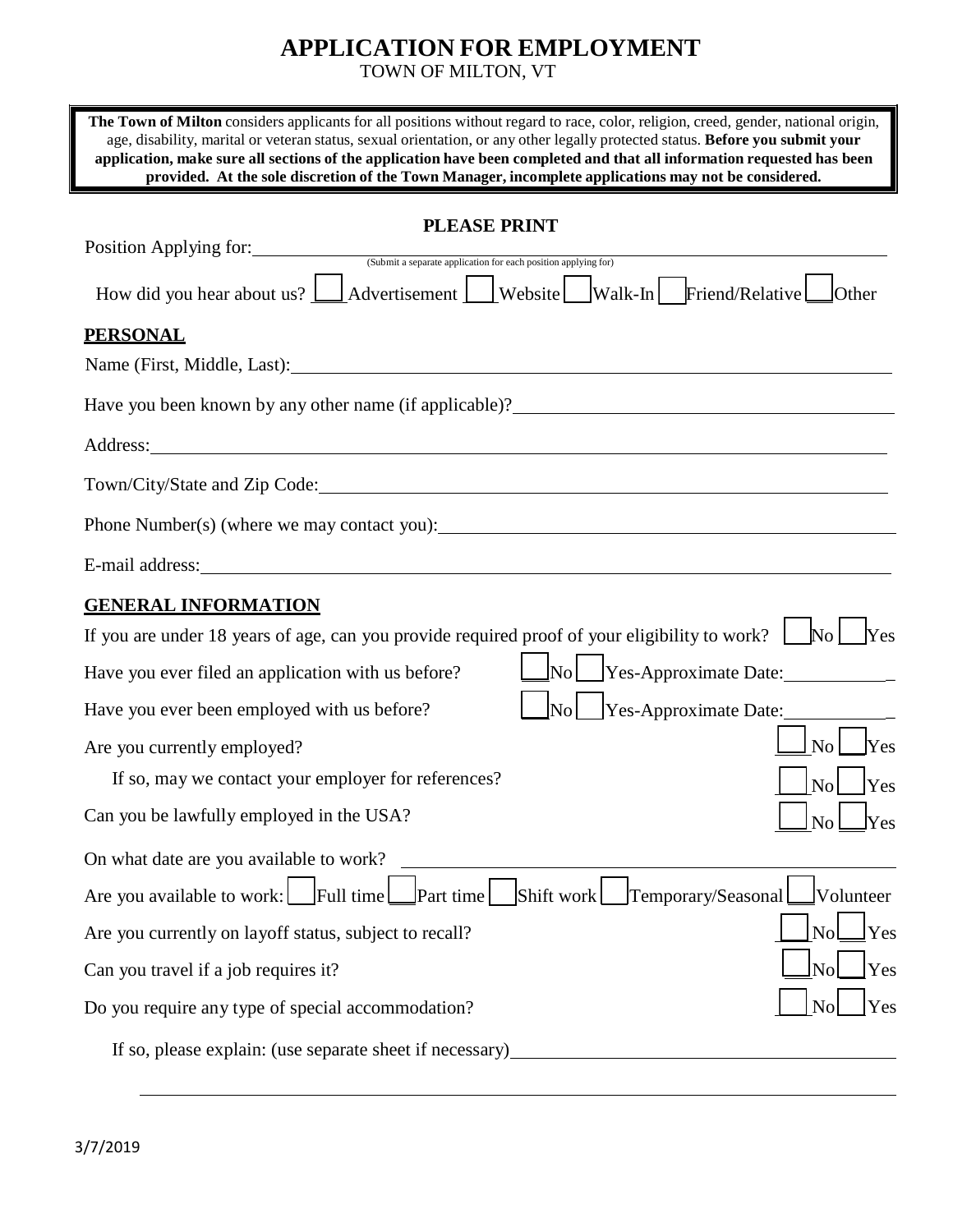| Do you currently have a legal/valid license to operator a motor vehicle?                                                                                                                                                          |                                                                                                                                                                                                                                      |                                                       |  |
|-----------------------------------------------------------------------------------------------------------------------------------------------------------------------------------------------------------------------------------|--------------------------------------------------------------------------------------------------------------------------------------------------------------------------------------------------------------------------------------|-------------------------------------------------------|--|
| Type of CDL License (if applicable)                                                                                                                                                                                               |                                                                                                                                                                                                                                      |                                                       |  |
| Has your license ever been suspended?                                                                                                                                                                                             |                                                                                                                                                                                                                                      |                                                       |  |
| If yes, when and why?<br><u> 1989 - Johann Harry Harry Harry Harry Harry Harry Harry Harry Harry Harry Harry Harry Harry Harry Harry Harry</u>                                                                                    |                                                                                                                                                                                                                                      |                                                       |  |
| Can you comply with our Workplace Non-Smoking Policy?                                                                                                                                                                             |                                                                                                                                                                                                                                      | $\mathbf{\mathbf{\mathsf{No}}}$ $\mathbf{\mathsf{I}}$ |  |
| Do you, or have you used illegal drugs?                                                                                                                                                                                           |                                                                                                                                                                                                                                      |                                                       |  |
| If yes, explain<br><u> 1989 - Johann Barbara, martin amerikan basal dan berasal dan berasal dalam basal dan berasal dan berasal dan</u>                                                                                           |                                                                                                                                                                                                                                      |                                                       |  |
| Has action ever been taken against any professional license/certification that you have held? $\underline{\cup}$ No $\underline{\cup}$<br>If yes, please explain: (use separate sheet if necessary)                               | <u>and the community of the community of the community of the community of the community of the community of the community of the community of the community of the community of the community of the community of the community</u> |                                                       |  |
| Have you ever been disciplined in any way for alcohol and/or drug use on a job?                                                                                                                                                   |                                                                                                                                                                                                                                      | No<br>Yes                                             |  |
| If yes, please explain: (use separate sheet if necessary)<br>Have you ever been discharged or asked to resign from any employment?<br>If yes, please explain: (use separate sheet if necessary)<br><b>EDUCATION</b>               |                                                                                                                                                                                                                                      |                                                       |  |
| Name & Location of School<br>Course of Study                                                                                                                                                                                      | # Years Completed                                                                                                                                                                                                                    | Diploma/Degree                                        |  |
| <u> 2000 - Andrea Aonaichte ann an Comhair ann an Comhair ann an Comhair ann an Comhair ann an Comhair ann an Com</u><br>Are you a veteran of service in the United States Armed Forces?<br>If so, were you honorably discharged? |                                                                                                                                                                                                                                      | N <sub>o</sub><br>Yes<br>N <sub>o</sub><br>Yes        |  |
|                                                                                                                                                                                                                                   |                                                                                                                                                                                                                                      |                                                       |  |
|                                                                                                                                                                                                                                   |                                                                                                                                                                                                                                      | List                                                  |  |
| Professional, trade, business or civil activities/offices held: List                                                                                                                                                              |                                                                                                                                                                                                                                      |                                                       |  |
| December on a considered testation commentionships, linearned an abillo which you haling should be                                                                                                                                |                                                                                                                                                                                                                                      |                                                       |  |

Describe any specialized training, apprenticeships, licenses, or skills, which you believe should be considered in evaluating your qualifications for employment (It is not necessary to include information which indicates race, color, National origin or other protected status.)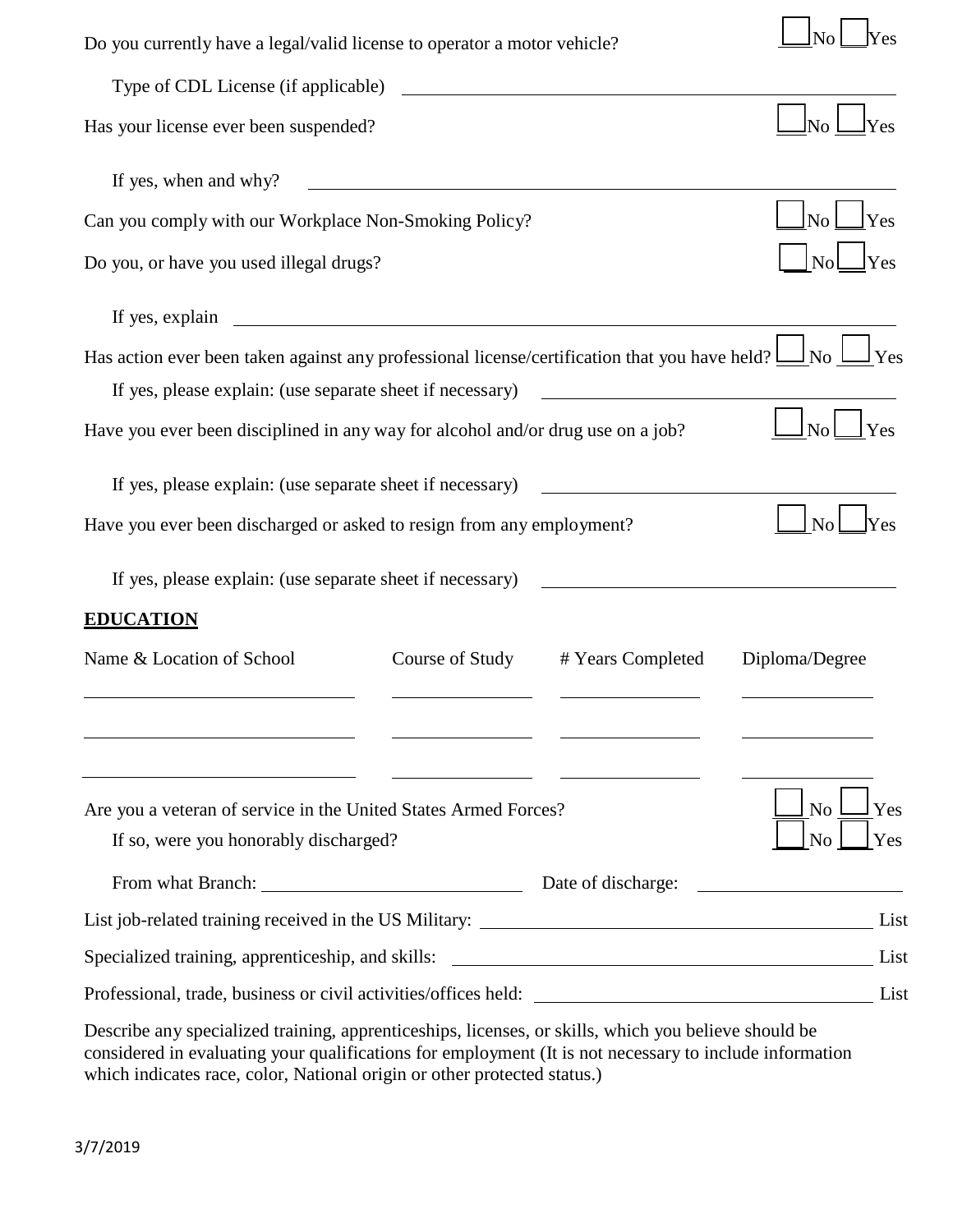# **ADDITIONAL EXPERIENCE OR QUALIFICATIONS**

| <b>Type</b><br>Windows | <b>Name of Program</b>                                                            | <b>Years Used</b> | <b>Beginner</b> | Intermediate Advanced |  |
|------------------------|-----------------------------------------------------------------------------------|-------------------|-----------------|-----------------------|--|
| Spreadsheet            |                                                                                   |                   |                 |                       |  |
| <b>Word Processing</b> |                                                                                   |                   |                 |                       |  |
| Data Entry             |                                                                                   |                   |                 |                       |  |
| Other<br>Other         |                                                                                   |                   |                 |                       |  |
|                        |                                                                                   |                   |                 |                       |  |
| Typing                 | (WPM)                                                                             |                   |                 |                       |  |
| <b>PERSONAL</b>        | <b>REFERENCES</b> Please list 3 Personal References and 3 Professional References |                   |                 |                       |  |
| <b>Name</b>            | <b>Address</b>                                                                    |                   |                 | <b>Phone</b>          |  |
| <b>PROFESSIONAL</b>    |                                                                                   |                   |                 |                       |  |
| <b>Name</b>            | <b>Address</b>                                                                    |                   |                 | <b>Phone</b>          |  |
|                        |                                                                                   |                   |                 |                       |  |

Computer/Technical Skills (Check skills and level of proficiency):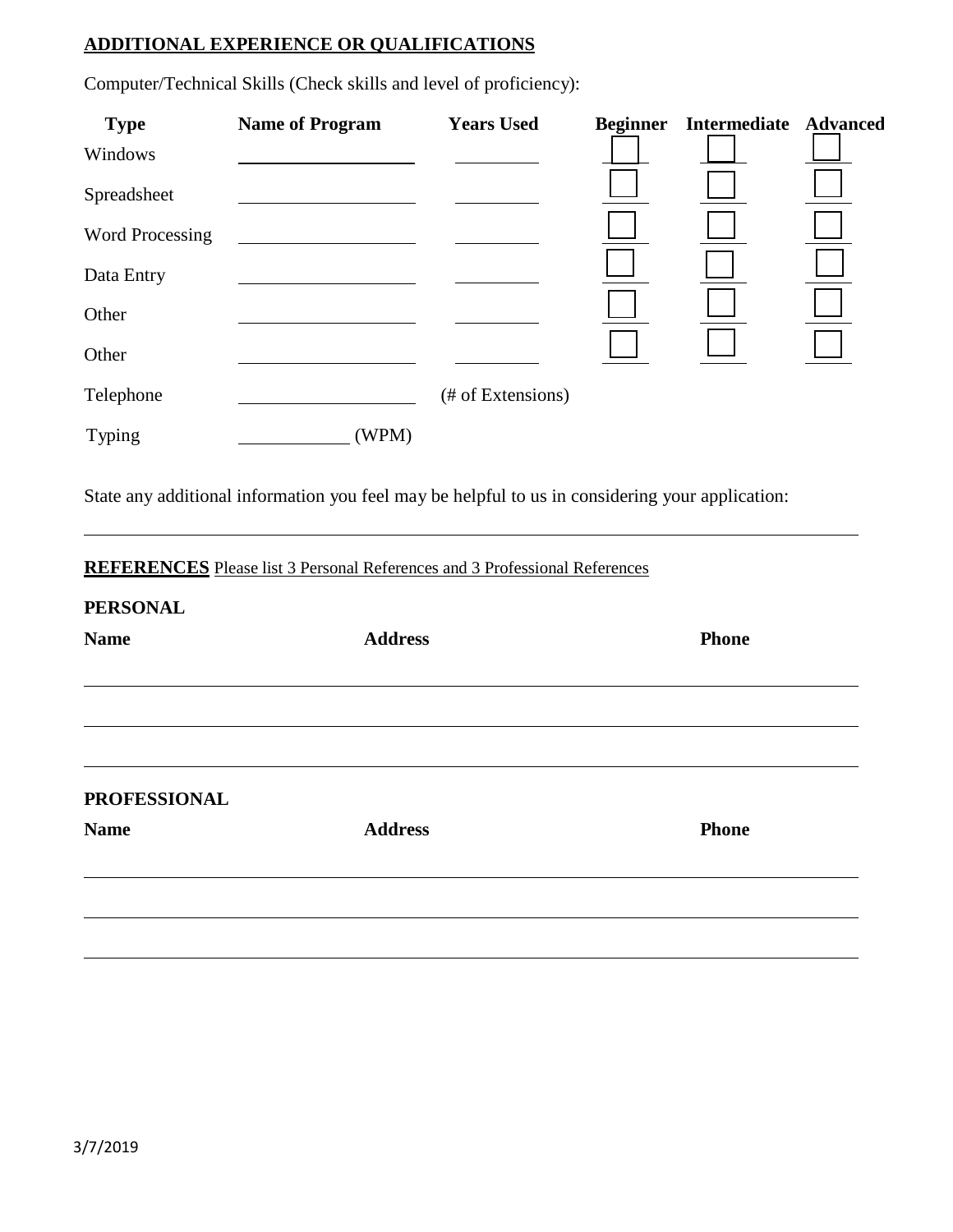#### **EMPLOYMENT EXPERIENCE** Start with your present or last job, please explain gaps in any employment.

**NOTE:** If you write see resume, be sure ALL requested information is there or your application may be denied. Specifically reason for leaving and may we contact employer.

# **1. Employer Name and Address**

| Job Title, Employment Dates (from and to)                                              |
|----------------------------------------------------------------------------------------|
| Supervisor Name, Title and Telephone Number                                            |
| Describe Work Performed                                                                |
| May we contact this employer as a reference?<br>$\frac{1}{2}$ No<br>l Yes              |
| Reason for Leaving                                                                     |
| 2.                                                                                     |
| Job Title, Employment Dates (from and to)                                              |
| Supervisor and Telephone Number                                                        |
| Describe Work Performed                                                                |
| May we contact this employer as a reference?<br>$\ln$<br>Yes                           |
| Reason for Leaving                                                                     |
| 3.                                                                                     |
| Job Title, Employment Dates (from and to)                                              |
| Supervisor and Telephone Number                                                        |
| Describe Work Performed                                                                |
| $\Box$ No<br>Yes<br>May we contact this employer as a reference? $\boxed{\phantom{a}}$ |
| Reason for Leaving                                                                     |